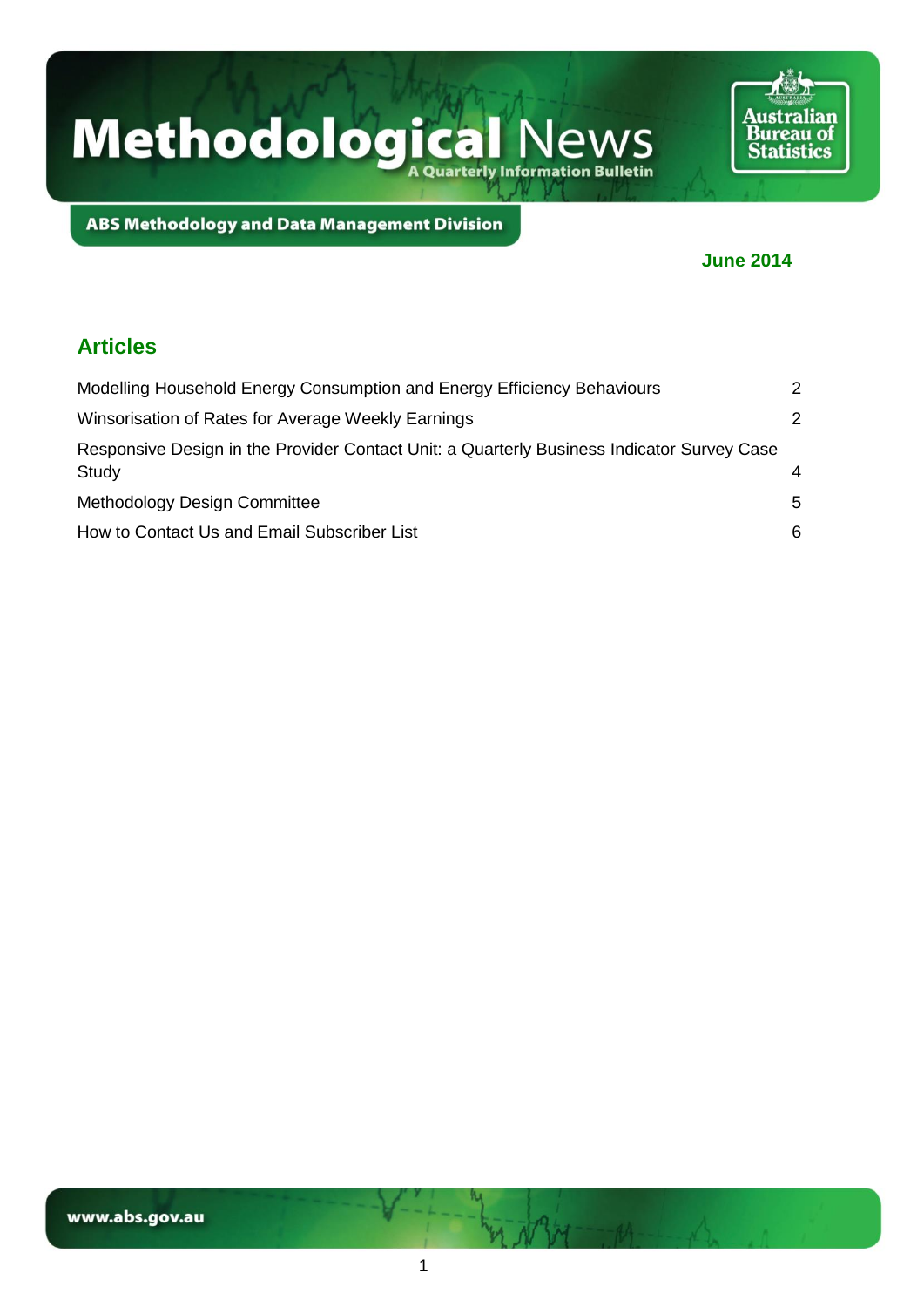

**ABS Methodology and Data Management Division** 

# <span id="page-1-0"></span>**Modelling Household Energy Consumption and Energy Efficiency Behaviours**

The Analytical Services Unit is currently undertaking an analysis of household level data from the ABS 2012 Household Energy Consumption Survey (HECS) to determine the factors that influence household energy consumption and examine the factors that influence household energy efficiency modification actions and intentions.

The analysis aims to contribute to a better understanding of the relationship between household energy use, their energy efficiency behaviours and other characteristics and factors.

HECS surveyed approximately 12,000 households between January and December 2012 and included an online component which allowed energy information to be collected up to the end of March 2013. The scope of the survey was usual residents of private dwellings in urban and rural areas of Australia (excluding very remote areas), covering about 97% of the people living in Australia. The sample was collected using a stratified, multistage clustered design.

HECS provided a large number of energy related items ranging from household energy sources, expenditure, consumption, behaviours, perceptions as well as dwelling characteristics and household heating and cooling practices. Energy efficient modifications such as installations of insulation or other energy efficient heating and cooling systems, window treatments, solar panels and replacements of household appliances were also collected by HECS.

The modelling of household energy consumption employs a log-linear model. The results show statistically significant effects from household income, energy price, family composition, dwelling characteristics and climatic conditions on total domestic energy consumption (made up of electricity, mains gas and bottled gas).

The analysis of the determinants of household energy efficiency improvement behaviours utilises logistic regression models. The results indicate that modification actions are impacted by socio-demographic factors. Household income, family composition, home ownership and dwelling characteristics (e.g. dwelling type and age) are important determinants of the adoptions of energy efficiency measures. Factors such as energy saving efforts and past modification actions play a significant role in motivating household energy efficiency behaviours.

### **Further Information**

For more information, please contact Kay Cao (07 3222 6467, [kay.cao@abs.gov.au\)](mailto:kay.cao@abs.gov.au)

# <span id="page-1-1"></span>**Winsorisation of Rates for Average Weekly Earnings**

In business surveys, it is possible for a sample to include a small number of units with highly unusual values. These units are referred to as outliers. Their selection in the sample, combined with the application of the specified weights for these units, can mean that survey estimates significantly over- or understate the true population value. In the ABS, the two main methods of addressing

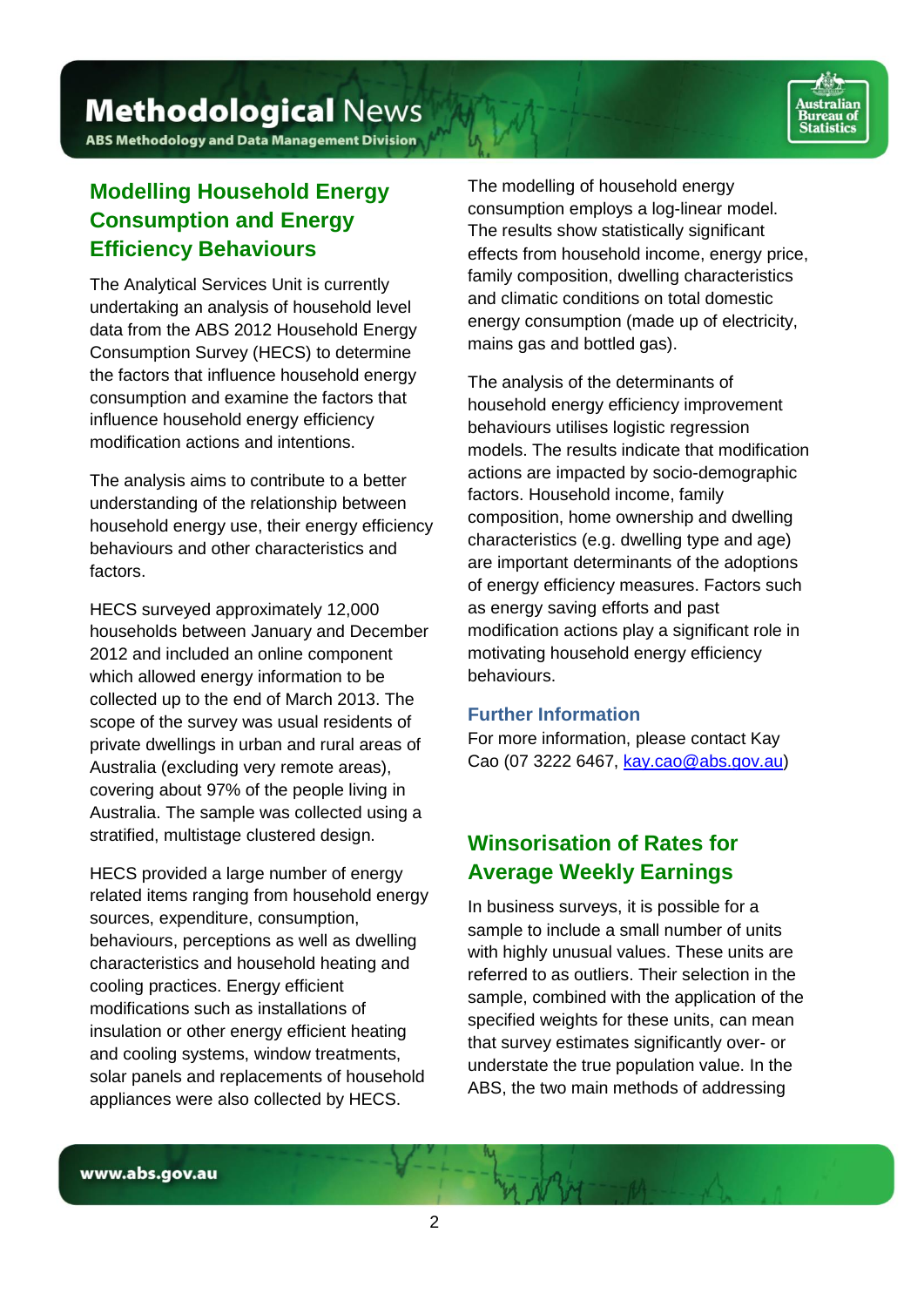**ABS Methodology and Data Management Division** 

outliers are surprise outliering and winsorisation.

Surprise outliering reduces the design weight of an outlier unit to one, while adjusting the weights of the other units in the stratum upwards to compensate. While surprise outliering is relatively simple to implement, there are some issues with this method. These include:

- The identification of surprise outliers can be a subjective choice, and require a large amount of effort.
- Setting a unit as a surprise outlier can have unexpected effects for rate estimates.
- If surprise outliering efforts focus on the impacts to a rate estimate, there may be little control over the effects on the components of the rate.

Winsorisation outliering identifies extreme reported values and replaces these with more reasonable values, design weights are left unchanged. The identification of winsorised outliers depends on objective cutoffs calculated using historical survey data. Reported values that exceed a given cut-off will be modified to a more central value. The theory for winsorising level estimates is reasonably well established. However, the theory for directly winsorising rate estimates has not yet been developed.

Recently, Business Survey Methodology (BSM) undertook an investigation to assess whether winsorisation for rate estimates can be effectively accomplished by winsorising the components of the rate separately. Data from the Average Weekly Earnings (AWE) survey was used for this investigation. The AWE survey is a biannual collection that

obtains data on employment and earnings from businesses in order to produce estimates of average weekly earnings (total earnings divided by total employment). These estimates are produced for males, females and all persons, for particular breakdowns. AWE undertakes surprise outliering of units in the sample.

The approach taken for this investigation was to winsorise the main earnings and employment data items for AWE separately. Winsorisation was applied to historical AWE survey data (excluding the effect of surprise outliers), and the resulting estimates were compared with publication estimates.

Results from the investigation have been positive. In general, the impact on estimates when winsorisation was used instead of surprise outliering was non-significant, with most winsorised rate estimates lying well within the 95% confidence interval of the original published estimates.

One benefit we have seen with winsorisation of rate components has been that while we only target units with unusually large earnings or employment values, the winsorisation process will pick up units that have either an unusually high or unusually low earnings-to-employment ratio.

Winsorisation outliering is scheduled to be placed into production in the near future, and will be used in conjunction with a reduced effort on surprise outliering.

### **Further Information**

For more information, please contact Lyndon Ang (02 6252 5279, [lyndon.ang@abs.gov.au\)](mailto:lyndon.ang@abs.gov.au)

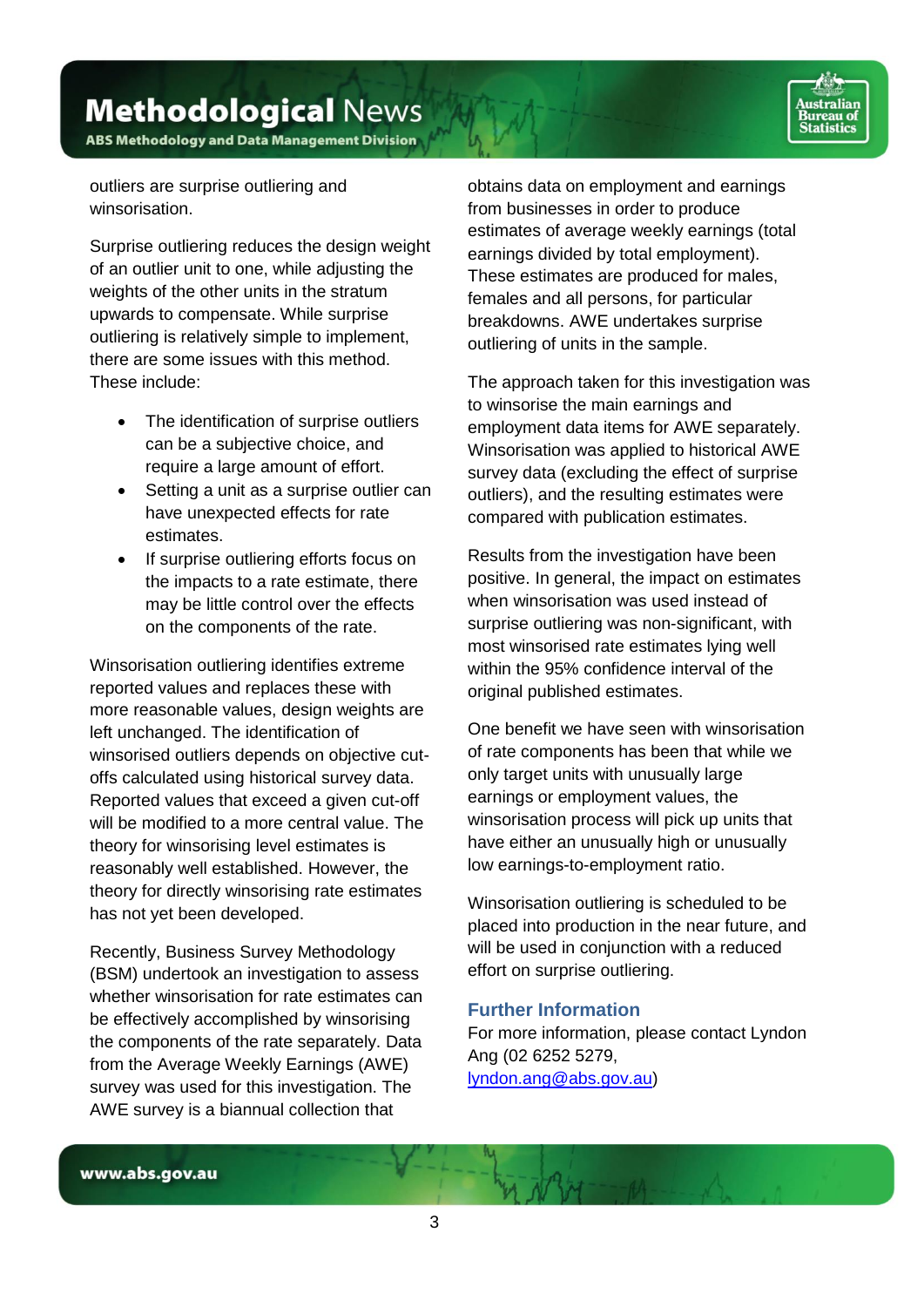**ABS Methodology and Data Management Division** 

# <span id="page-3-0"></span>**Responsive Design in the Provider Contact Unit: a Quarterly Business Indicator Survey Case Study**

In August 2013, an Economic and Environment Statistics Group workshop defined the priorities of a short term "sprint" project, of 3 months duration, to address current challenges and pressures facing business collection operations. One sprint project area was the Quarterly Business Indicator Survey (QBIS) case study of a responsive design approach to intensive follow-up (IFU).

QBIS has historically been a difficult survey for the Provider Contact Unit (PCU) to followup. In an attempt to meet specified live response rate targets, it requires repeated attempts to contact a large group of nonresponding providers by phone. These follow-up processes are resource-intensive, and it is becoming increasingly important to fine tune current procedures such that followup is targeted to cases where it is likely to have the most benefit to the survey estimates through better sample representativeness.

Operations Research and Process Improvement section (ORPI) has developed a framework for applying a targeted follow-up approach to the problem of achieving a representative responding sample in a costefficient manner. The framework is designed to be applicable to both business and household collections, and to integrate with current processes, rather than requiring extensive changes to the collection process before it can be applied. Further information on the Responsive Design Framework will be available in a paper presented to the

Methodology Advisory Committee in June 2014. This paper is available from the authors by request, until formally published.

The responsive design QBIS case study working group was formed in August 2013, with members from PCU, Quarterly Economy Wide Survey Business Survey Centre, ORPI and Business Survey Methodology section. This group was focused on the application of the responsive design framework to identify immediate strategies to reduce QBIS IFU cost.

Effective collaboration between group members resulted in identification of several defined strategies for application to specific subsets of non-responding units. Each strategy was trialled by applying a 50% random sample of the full target group – enabling production of Management Information throughout the IFU period, measuring progress of the strategy in comparison to standard procedures. The following proposed new IFU strategies were proved effective from the trial:

- IFU beginning delayed by 15 days past QBIS due date for businesses responding without PCU contact in the previous quarter (labelled 'gold provider').
- IFU beginning delayed by 15 days for businesses responding within 15 days of the QBIS due date in the previous quarter (labelled 'silver provider').

In combination, it was measured that these changes, which resulted in minimal impact to the live response rate, significantly reduced IFU effort required for this subgroup from the previous quarter. These proposed strategies were formally implemented in December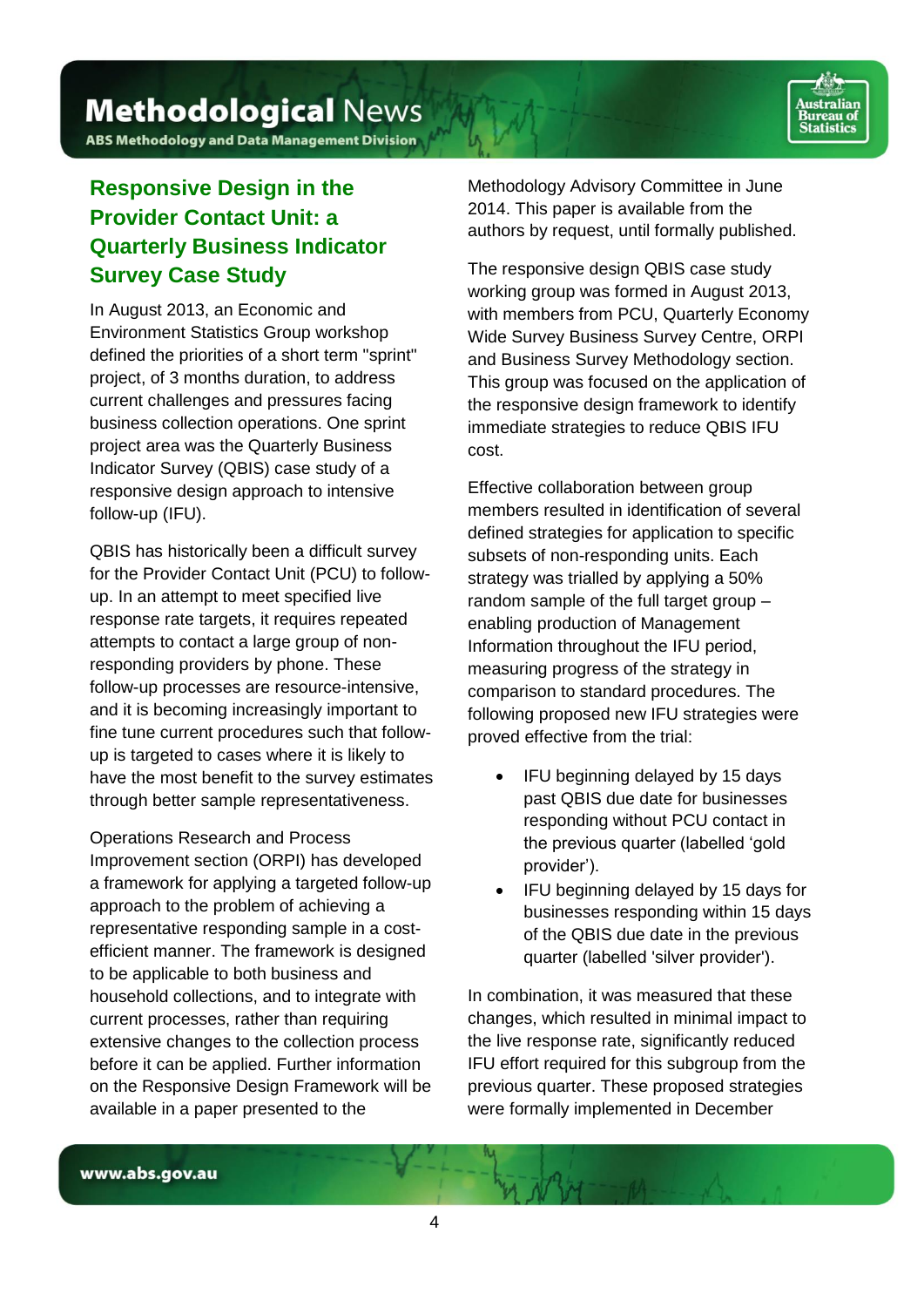**Methodological News ABS Methodology and Data Management Division** 

quarter 2013, and compliment current procedures.

While the additional sprint strategies were successful, IFU is still an issue for QBIS. For this reason, the QBIS working group is continuing, investigating additional strategies aimed at cost reductions with minimal impact on response rates. In addition, the QBIS case study experience has highlighted potential for savings in IFU procedures across a range of other surveys, through application of the responsive design framework.

### **Further Information**

For more information, please contact Damian Garrard (03 6252 7076,

[damian.garrard@abs.gov.au\)](mailto:damian.garrard@abs.gov.au) or Philip Bell (08 8237 7304, [philip.bell@abs.gov.au\)](mailto:philip.bell@abs.gov.au)

### <span id="page-4-0"></span>**Methodology Design Committee**

The committee had been established to better prepare the methodology area for contributing to the ABS transformation program. Its role is to guide methodological developments and approve methodological solutions, ensuring that they are consistent with the Methodology Architecture Design Principles. It will approve the Methodology Statement of Intent and the Methodology Development Plans described below. It is chaired by the Chief Methodologist, with the Senior Executive methodologists and some senior methodologists as members.

The Statement of Intent sets out what methods should support the transformation strategy of industrialised processes in a metadata driven, 'assemble to order'

environment for statistical processing systems. It will describe the methods of key processes, where and how they should be improved and standardised. The Methodology Development Plans extend and elaborate the Statement of Intent. They cover all processes and, based on available information:

- summarise methods and tools in current use, their performance and diversity
- identify any further development needed to achieve the statement of intent
- list tools available commercially or from other statistical agencies.

The Statement of Intent and the Methodology Development Plans will guide methodologists as they contribute to the transformation, typically as members of multi-disciplinary teams. The teams will gather and assess user requirements and develop and evaluate solutions for them. Any departures from the Statement of Intent will need approval from the Methodology Design Committee. The Statement of Intent will also serve as a high level view of methods for project leaders on the transformation. Plans are to complete the Statement of Intent in early July and for Methodology Development Plans to be completed progressively.

#### **Further Information**

For more information, please contact Bill Gross (02 6252 6302, [bill.gross@abs.gov.au\)](mailto:bill.gross@abs.gov.au)